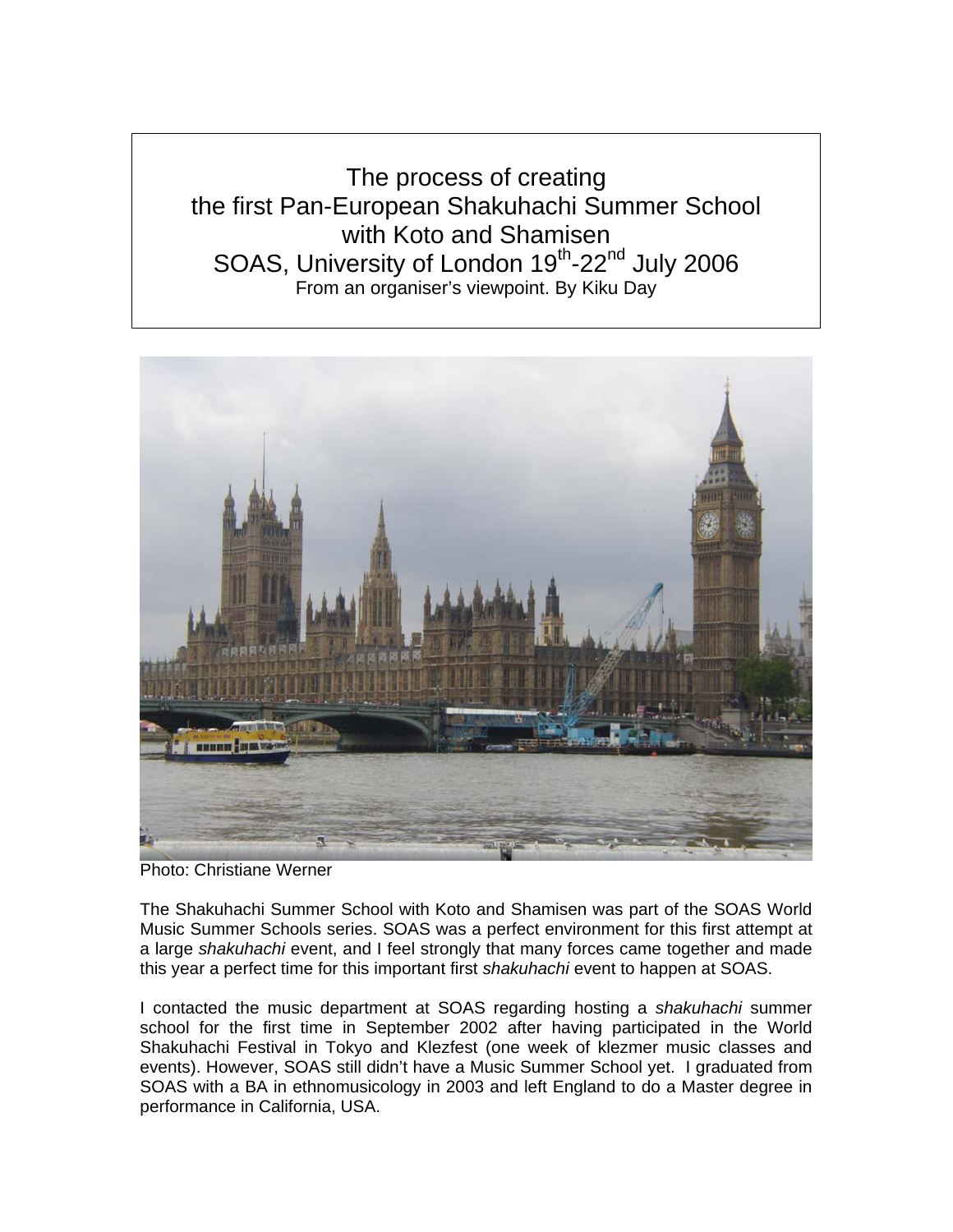When I returned and registered in September 2005 the following came together like a natural force:

- SOAS has one of the leading departments in ethnomusicology in Europe and is in possession of six *koto* and five *shamisen*.
- SOAS had had two successful Music Summer Schools and was therefore in a much better position than earlier to host such an event.
- Michael Coxall, a Yamaguchi Goro student and excellent *shakuhachi* performer, who teaches at SOAS was very enthusiastic and willing to co-organise this crazy project.
- An active Japanese Music Society was created and led by Arisawa Shino in Sept. 2004, any many Japanese music aficionados were assembled at SOAS. The members later showed to be indispensable for the success of running the Summer School over the four days, as they were all used to working together.
- The Music Department Head was Dr. David Hughes, a *min'yô* scholar and a person full of energy. This was his last year as head.
- The Summer School organiser, Sareata Ginda, was very enthusiastic from the first moment I spoke to her on the first day of my registration as a Ph.D. student in September 2005.
- Ken LaCosse kindly provided us with *shakuhachi* for the beginners to borrow and perhaps buy for a very reasonable price.
- I suppose it would be fair to mention the fact that I returned to SOAS this year as a Ph.D. student (luckily first year) and was naïve and enthusiastic enough to go ahead and do this project.



Sankyoku at the Student Concert. Photo: Joe Brown

Thus the ball began rolling late September 2005. Not only did SOAS come together, but it felt like Europe was ready:

• Véronique Piron was getting well established in France and was full of energy for *shakuhachi* projects, coming up with very good suggestions from the beginning.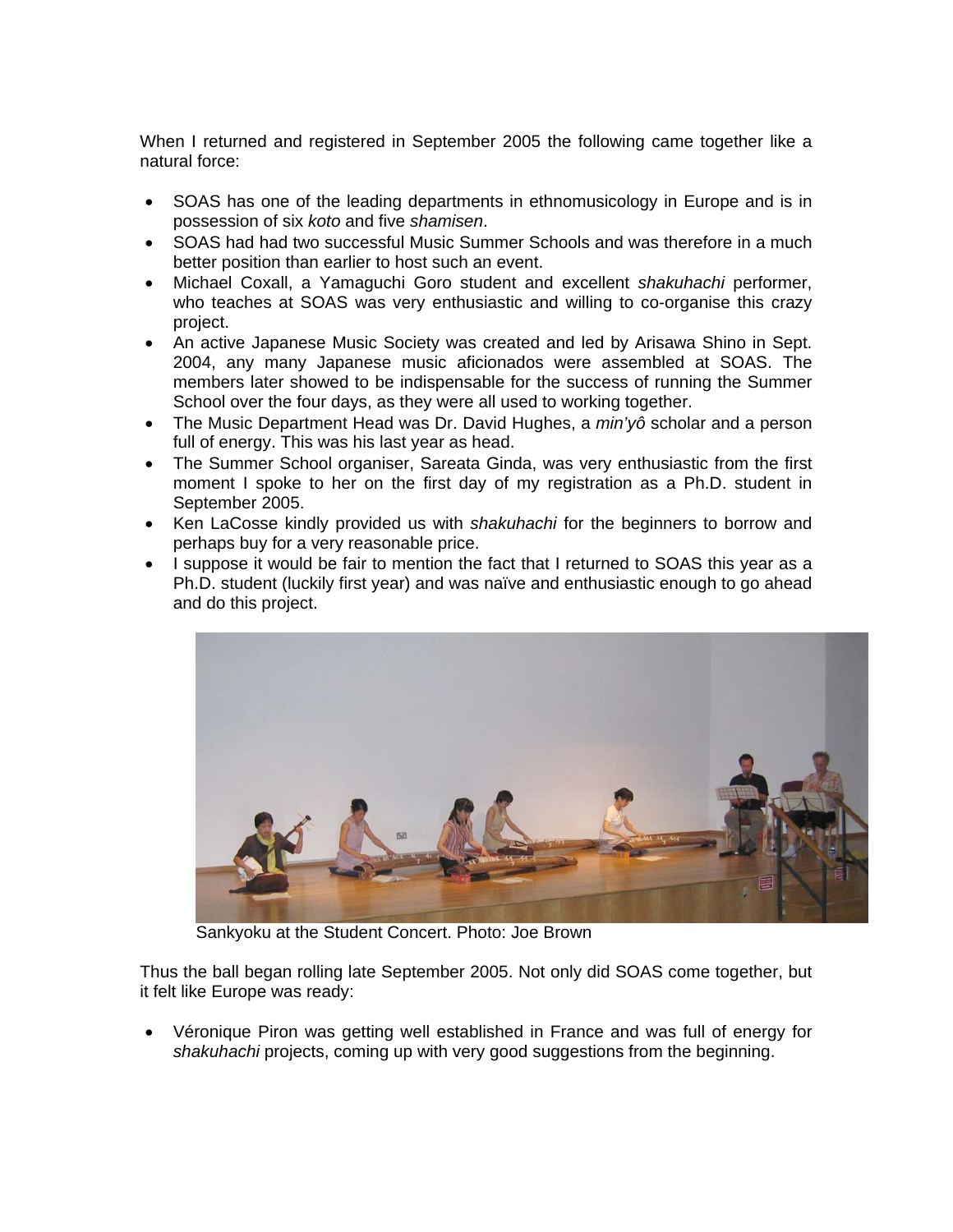- Dr. Jim Franklin had moved to Germany and very generously offered his help and expertise from his experience in Australia where a *shakuhachi* society is already established and running.
- Gunnar Jinmei Linder had moved back to Sweden and came up with good suggestions.

All were indispensable to the success of the project  $-$  as were many more people who helped later.

One thing the 'London Team' (consisting of Michael Coxall and myself) agreed on from the beginning was no favouritism of school or style, it had to be an inclusive event (although a guarantee of teaching quality had to be met) and most of all: The participants and their leaning process and performance experience were to be in focus. This was not to be an event where the performance of the teachers occupied the most important space. Therefore, we decided to have running classes that participants could follow for four days, with the gala concert at the end being the students' concert.



Brian Ritchie's class. Photo: Joe Brown

The Shakuhachi Summer School began with a four-week beginners course twice a week in the evenings from 19 June to 17 July 2006. There were five students—two of whom had played for a little while on their own before attending the course.

The following material was covered: first students learned how to produce a sound; thereafter correct embouchure positioning, reading skills and elementary pieces were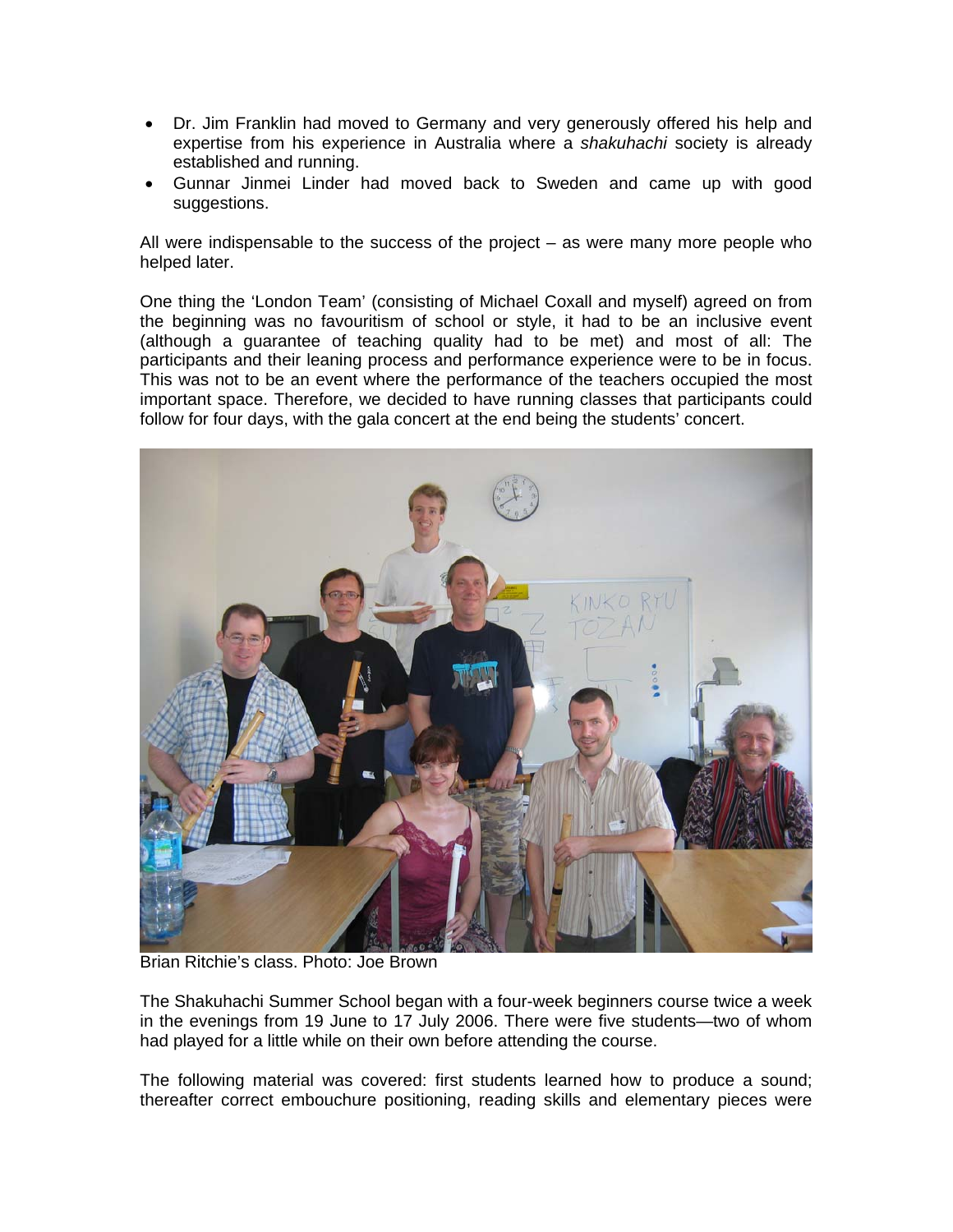taught. They were provided with CDs to help them understand the differences in *shakuhachi* styles and schools and approaches to *shakuhachi* music and the instrument itself. Some of the matter covered was taught to the group as a whole; however, each student was given personal attention when necessary in order to correct embouchure and other techniques. The method used was that developed by Iwamoto Yoshikazu in order to teach groups of beginners. It provides a systematic approach to the learning process, but is very restrictive with respect to explanations. The teachers (Michael Coxall and myself) felt that this method, despite newer elements such as its systematic approach, would give the student a view of how traditional Japanese music has been taught for centuries, where listening and imitating are the norm.

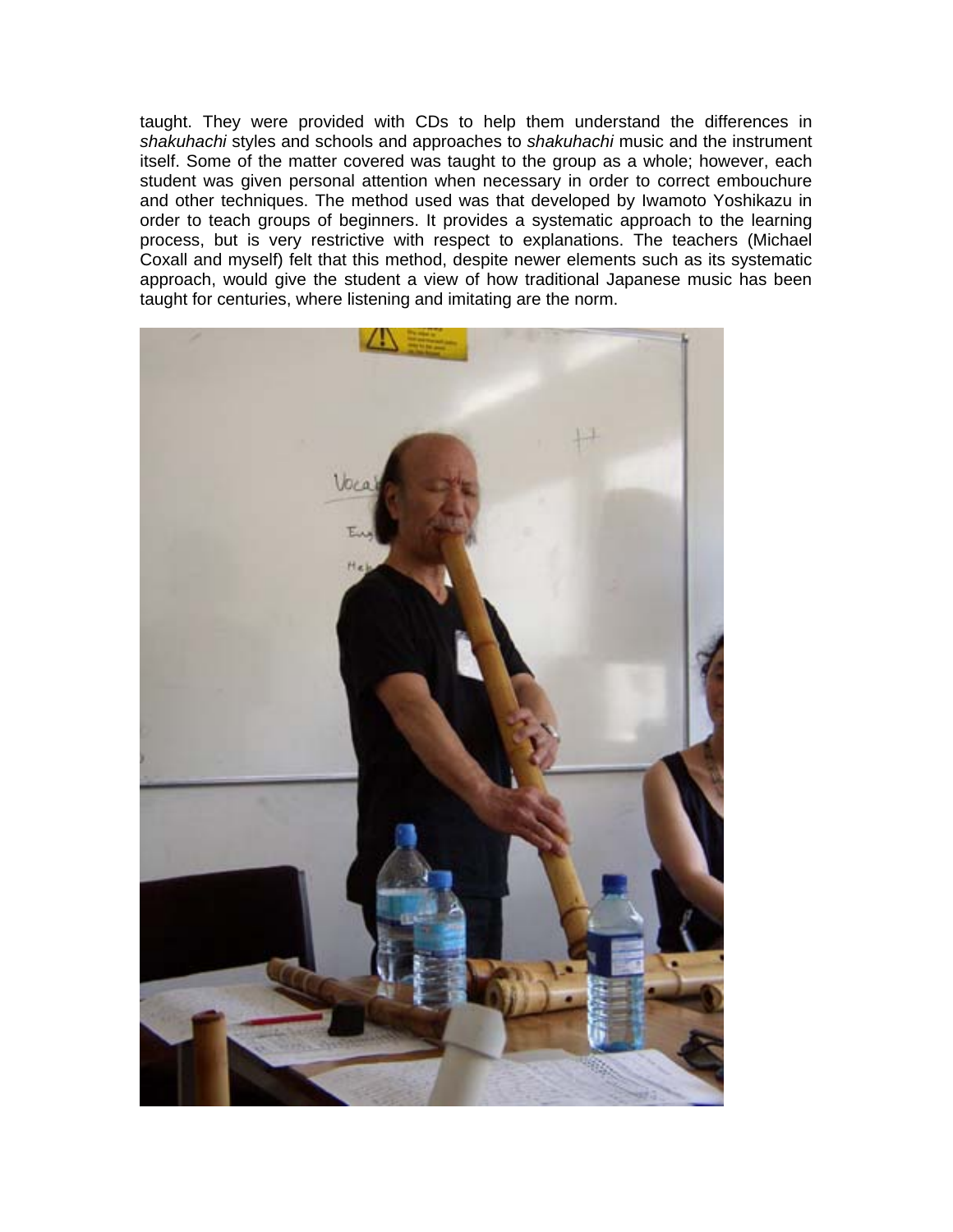## Okuda Atsuya. Photo: Christiane Werner

The main Shakuhachi Summer School with Koto and Shamisen was held at between 19 and 22 July 2006 and attracted a total of 48 students. Fourteen classes were offered, ranging from those in *honkyoku* in *Kinko* (Yamaguchi Goro branch), *Zensabô* (Okuda Atsuya's school) and KSK (*Kokusai Shakuhachi Kenshûkai* (Yokoyama Katsuya's school) styles, a *shakuhachi* novice class, *min'yô* (folk song), *koto* and *shamisen* classes, *sankyoku* classes with *koto* and *shamisen*, *shinkyoku* and *gendaikyoku* classes (some accompanied by *koto*), a novice class, and finally *shakuhachi* in jazz and rock. Most classes were divided according to different levels of proficiency, and all these classes worked towards participation in the students' concert on our last day. As we had several courses running simultaneously, we structured the classes so that the students after two days could change from one to another to gain a taste of another style or genre of music. Where possible, classes were therefore structured in blocks of two days.

The string instruments, *koto* and *shamisen,* constitute a vital part of the extended *shakuhachi* repertoire. In order to promote these instruments in Europe, where they are not that well known, we thought it important to incorporate them into the Summer School and provide instruction, rather than merely employing them as accompaniment to the *shakuhachi*. The lack of knowledge about these instruments in Europe, along with the difficulty in purchasing them and the lack of teachers, probably affects their popularity. Thus only seven students attended these classes. Be that as it may, we believe that exposing people to these instruments has made a difference. The quality of the teachers was very high, including the third and fourth heirs to the head of the *Seiha ikuta ryû*. Not only did the string players contribute to the Summer School by enabling *shakuhachi* players to play in *sankyoku* ensembles, but they also provided the concert audience with the opportunity to experience another type of sound from Japan over and above that of the *honkyoku* tradition of *shakuhachi*. Indeed, after the concert, Iwamoto Michiko was surrounded by members of the audience keen to ask questions about the *koto* and her training as a musician.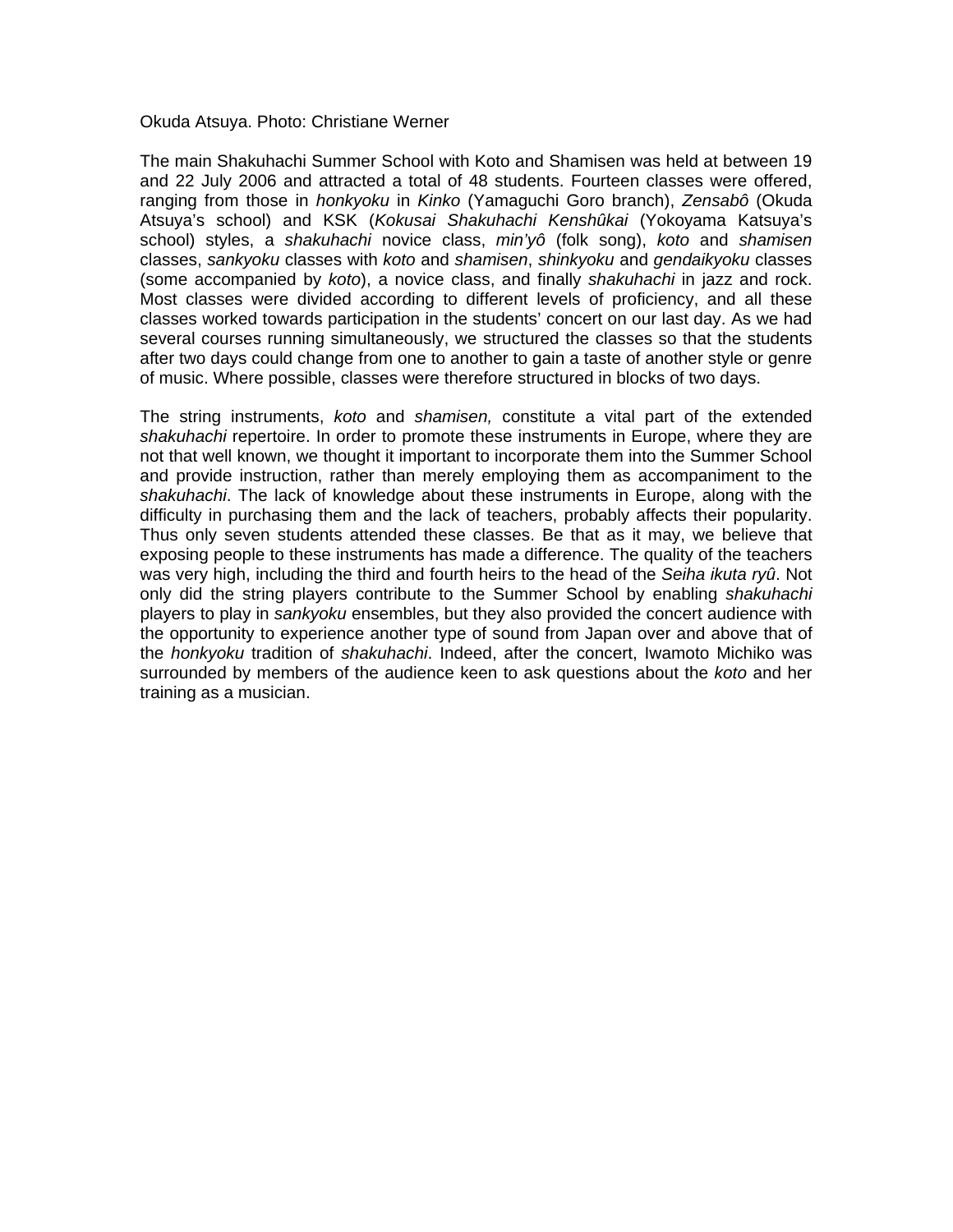

Josephine, Chris Roaf, Okuda Utanoichi, Okuda Masako and Chas. Photo from Chris Roaf

Five talks and one meeting took place during lunchtime breaks and four concerts after dinner in the evening. The talks added to the diversity already described above. They consisted of:

- Phillip Horan (Ireland) presenting his approach to playing Irish traditional music on the *shakuhachi*.
- John Kaizen Neptune (resident in Japan), by chance, was in the country to play at Queen Elizabeth Hall in the RhythmSticks series. He was kind enough to agree to participate and gave a talk on how to practice in order to gain maximum improvement.
- Tilo Burdach (Germany) gave a talk on the *Meian* school *of shakuhachi* as taught by Nishimura Kokû.
- Richard Stagg (UK) demonstrated how to maintain and repair a *shakuhachi*.
- Dr. Jim Franklin (Germany) demonstrated breathing techniques.
- The last day saw a meeting about the creating of a European Shakuhachi Society.

These talks were well attended and gave the participants a chance to see and hear about other approaches and ideas, and receive advice on techniques etc.

The following concerts were given: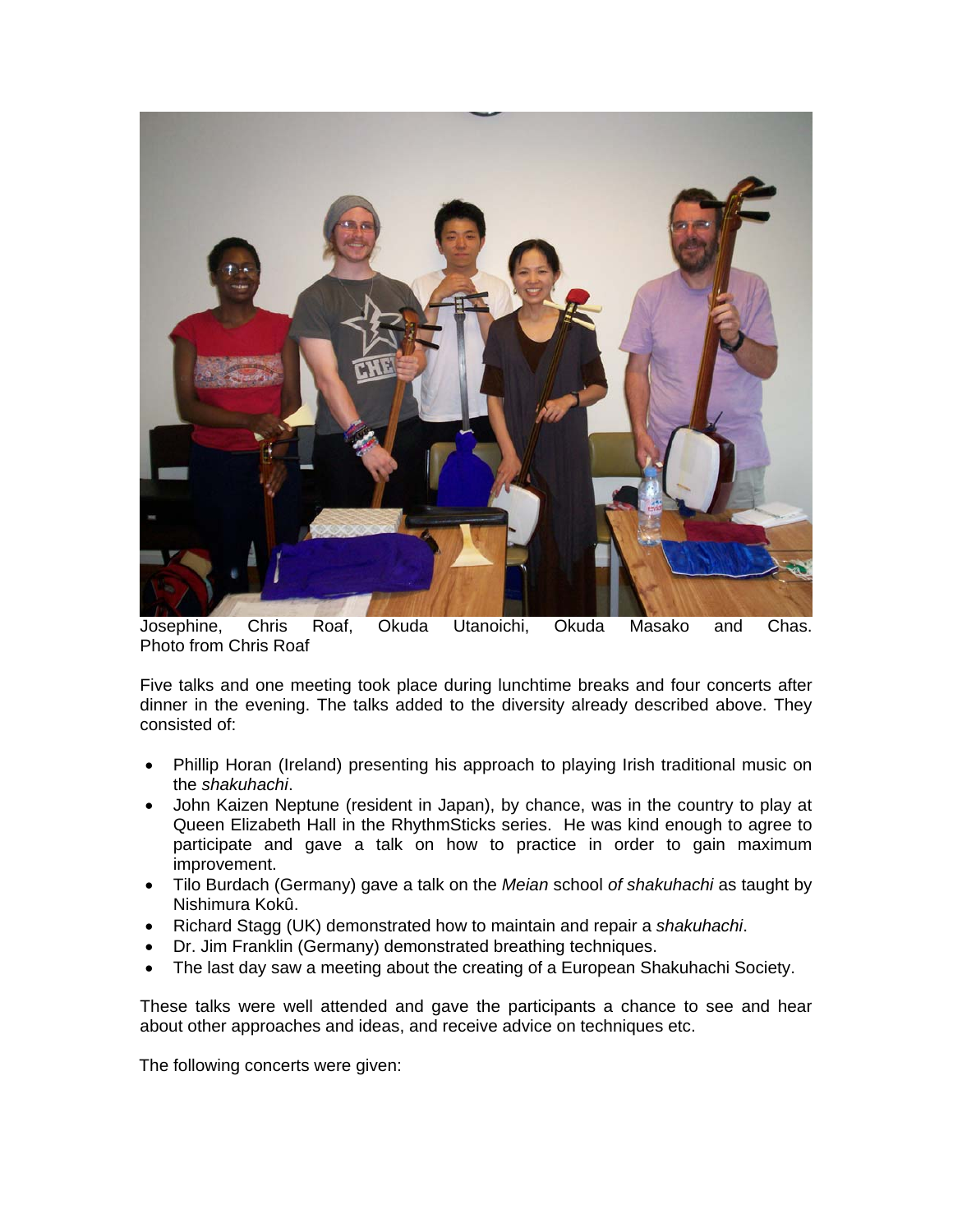- 1. A closed first-night open mic evening where everybody had the chance to go up and perform. The evening ended with a jam session by the two jazz players, John Kaizan Neptune and Brian Tairaku Ritchie.
- 2. The first public concert by teachers was held the second evening in the Khalili Lecture Theatre at SOAS. The hall was full and some attendees had to stand along the wall. The theme this evening was mainly contemporary music and improvisation, although *honkyoku* was also performed. Contemporary compositions for *koto* and *shamisen* were also performed, as well as *sankyoku* pieces.
- 3. The second public concert was held the third evening in the Brunei Gallery Lecture Theatre at SOAS. This evening's theme was mainly traditional music, including *honkyoku*, *sankyoku*, *min'yô* (sung by Dr. David Hughes), and a world premiere of a piece by the Australian composer Bruce Crossman. About 150 people attended this concert.
- 4. The gala night was reserved for the participants in the Summer School. The students had worked throughout the courses with their teachers for this concert. We had a wonderful evening of very good quality music from our *shakuhachi*, *koto*, and *shamisen* students. The pieces performed included *honkyoku*, *sankyoku*, *min'yô*, jazz, improvisation, contemporary music and compositions by students. An extraordinary end to four intensive days of music study!



John Kaizan Neptune and Brian Tairaku Ritchie. Photo: Christiane Werner

I found the students' concert very moving and inspiring, indeed. There were participants that had only picked up the *shakuhachi* at the Summer School, and after four days of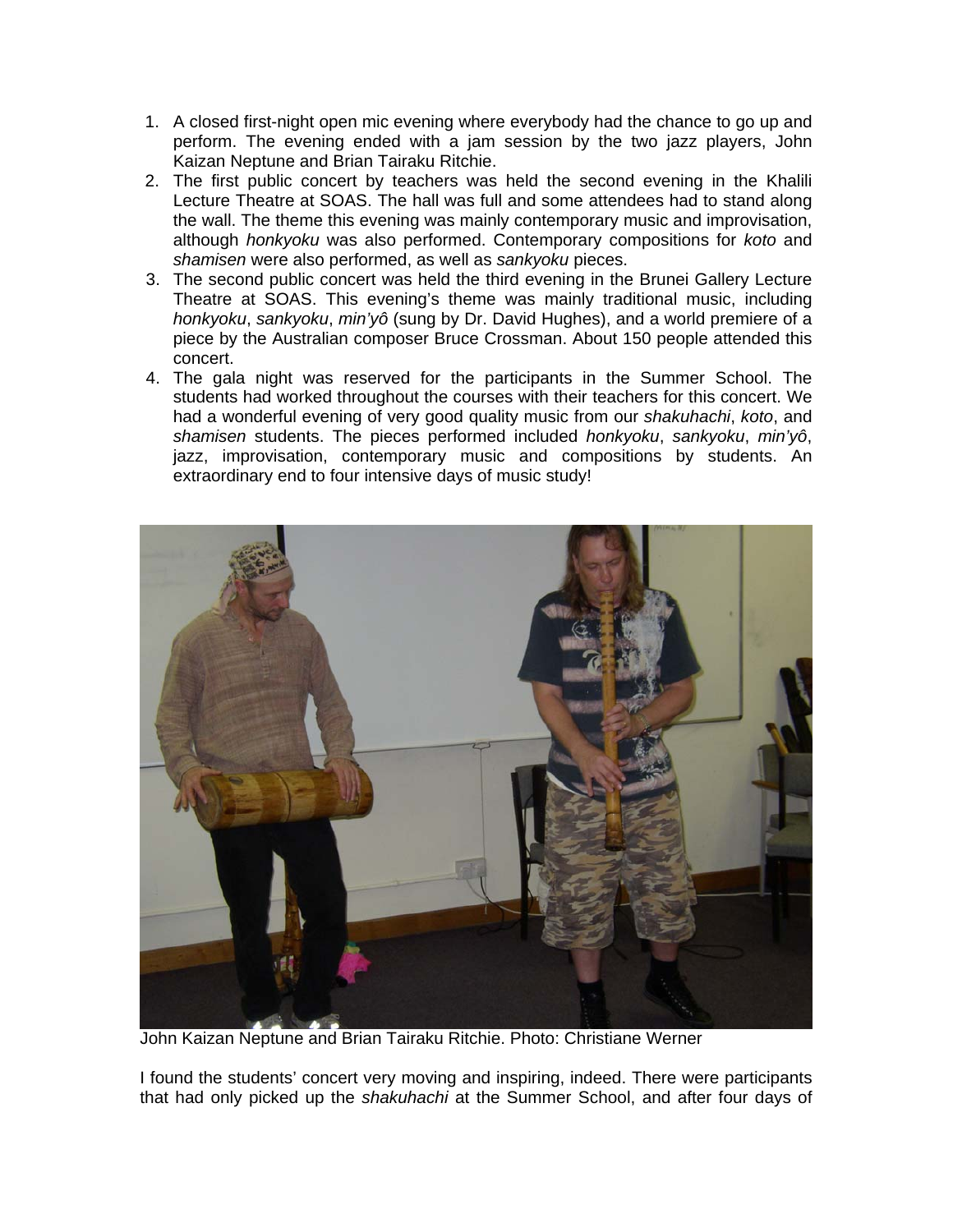intensive study, they played a solo on stage supported by the others in the group playing a drone. It was one of my top *shakuhachi* experiences!



Student Concert. Photo: Joe Brown

The student body of the *Shakuhachi* Summer School was very diverse. We managed to attract players from many corners of Europe, and even from outside the continent. The *shakuhachi students* were residents of:

| UK:          | 23             |
|--------------|----------------|
| Germany:     | 6              |
| US:          | $\overline{2}$ |
| Belgium:     | 1              |
| Finland:     | 1              |
| Ireland:     | 1              |
| Japan:       | 1              |
| Netherlands: | 1              |
| Norway:      | 1              |
| Poland:      | 1              |
| Spain:       | 1              |
| Sweden:      | 1              |
| Switzerland: | 1              |
|              |                |

All the seven *koto* and *shamisen* players are residents of the UK.

One of the most amazing experience, organising an event like this, was the people I acquainted. There are many people in all corners of Europe teaching, playing and loving the *shakuhachi*. These 'new' contacts will surely be very important for future *Shakuhachii* Summer Schools. There are plans to host the next *Shakuhachi* Summer School in France next year. London was so hot in July, that I wished for a summer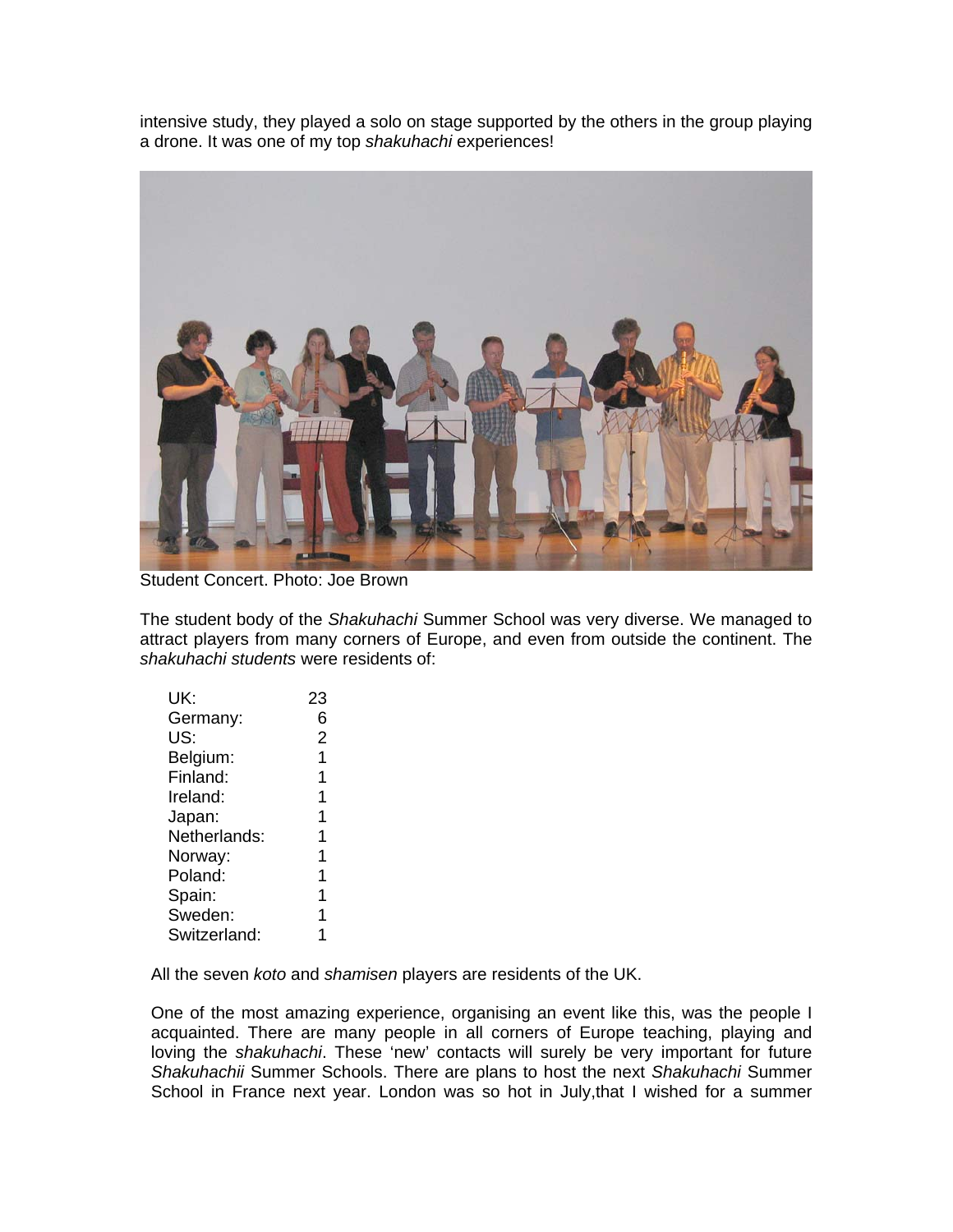school in winter. However, summer is when most working people can take time off work. We surely hope this will come true as both Michael Coxall and myself are in Japan next summer and we will not be able to host it again at SOAS.

The creation of the European Shakuhachi Society is just around the corner. Thus the future of the *shakuhachi* and *koto* / *shamisen* seems very bright here in Europe. The Summer School has been a very vital step in consolidating the European *shakuhachi* community and increasing cultural exchange with Japan, and we are sure that it constitutes the beginning of great developments in the future.



Okuda Atsuya, Keven Frith, Joe Brown, Kiku Day. Photo from Joe Brown

Let me finally use this opportunity to thank everybody that helped in any form, whether it being giving suggestions, help with the actual planning or helping out during the four days.